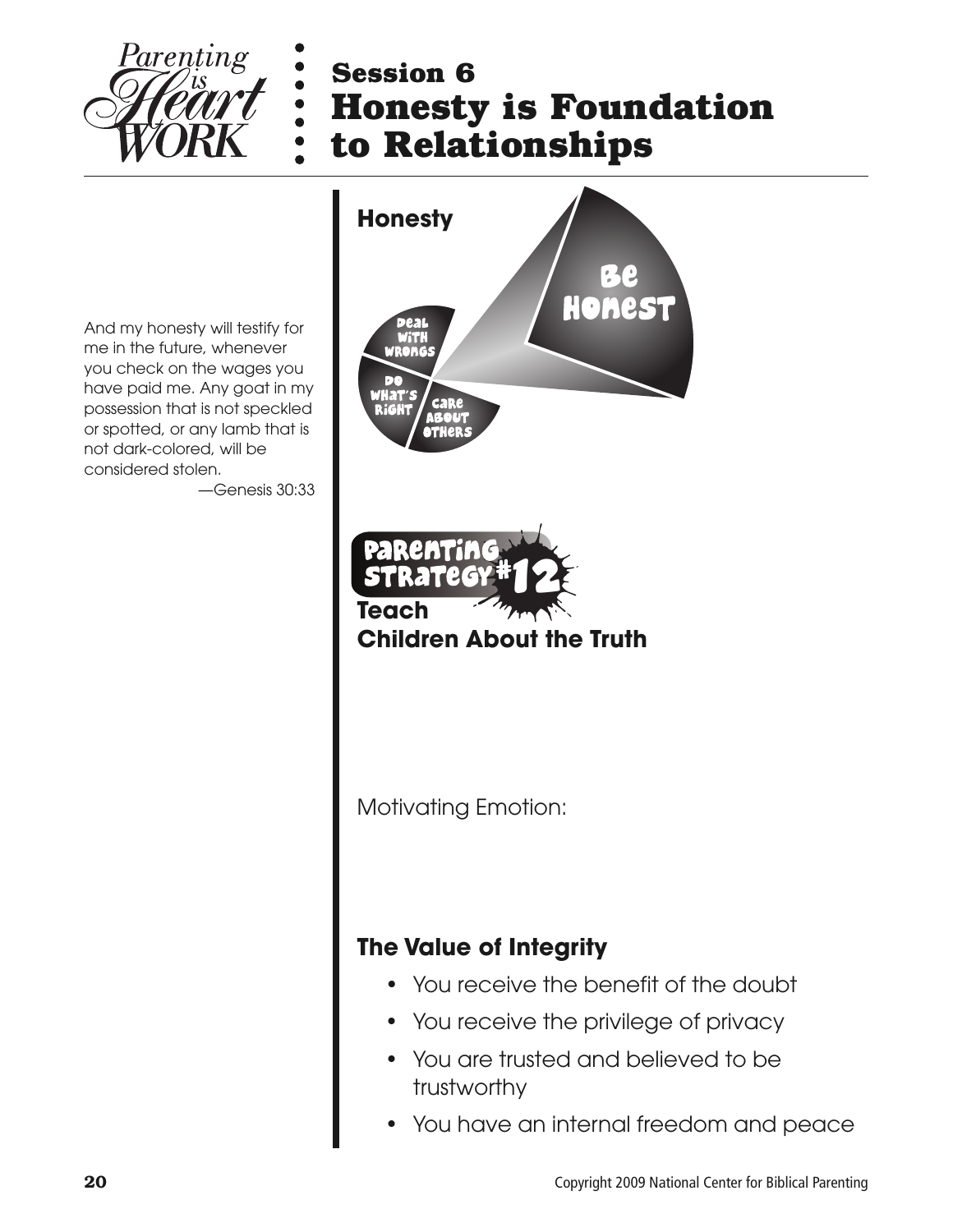



#### child the idea that dishonesty always occurs under pressure. What are some

examples and what does one

do about it?

Assignment Explore with your

- Dishonesty always occurs under pressure
- Children who are dishonest are often weak in the problem solving department or are lazy or both. So sometimes the solution to dishonesty involves other strategies such as giving children more work to do

#### Theological Truth

**Maintain**

**High Accountability**

The road back

13

Trust is foundational to relationships. Not only human relationships require trust, but trust is the basis for a relationship with God as well. Honesty with others requires that a person be honest with self.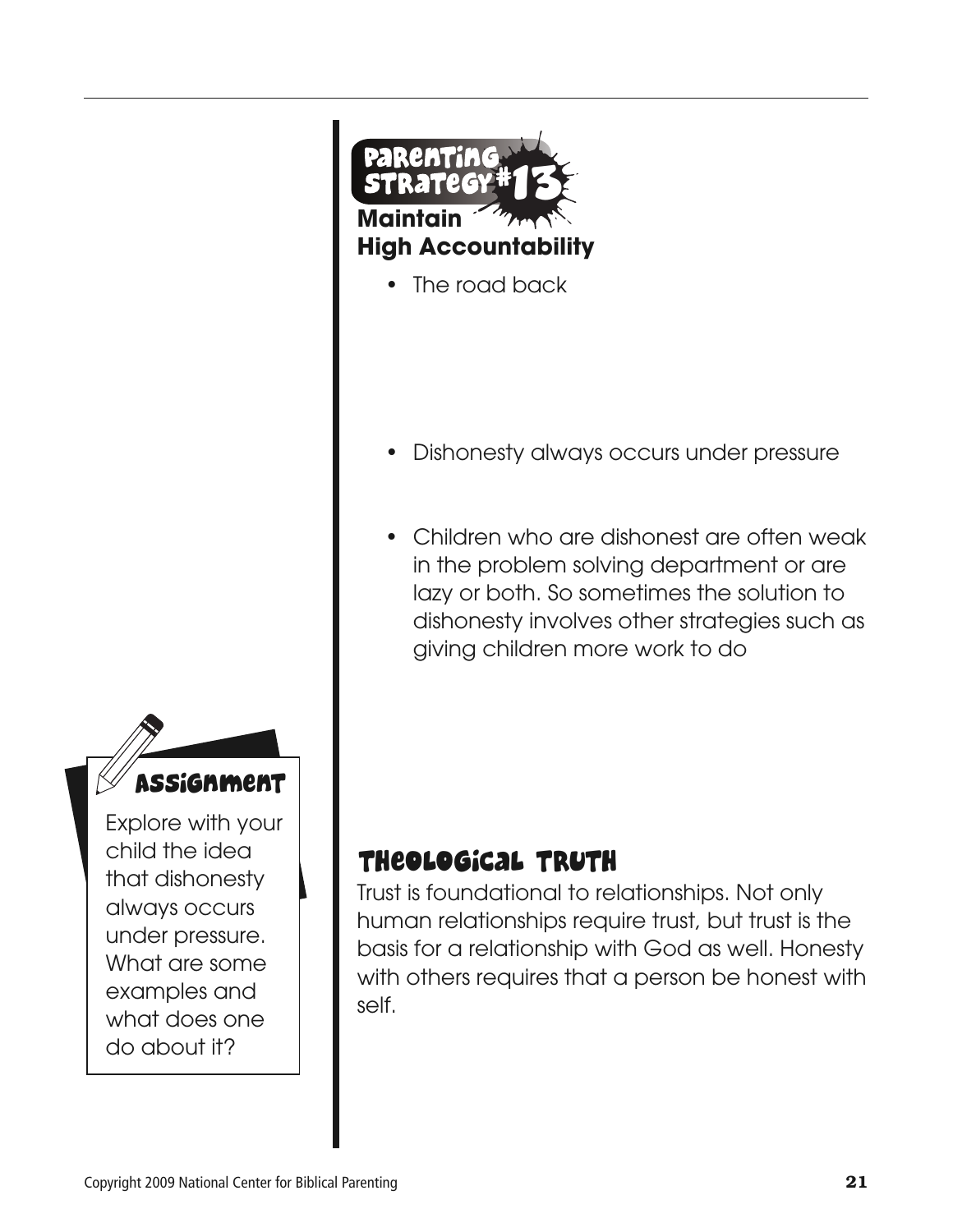# PARENTING TIPS FOR WORKING ON HONESTY

When a child decides to build a positive reputation of honesty, it takes time and lots of doing what's right. Children must then learn to communicate more, report questionable behaviors or mistakes before others report them, and be open to parents checking up to see that nothing dishonest is actually happening. Children must be patient and faithful, avoiding the appearance of dishonesty at all costs.

Parents also have a tough job learning how to trust again. Especially when parents have been hurt multiple times they have a hard time ever trusting a child again. Although trust is hard when you've been hurt, it's important for parents to take the risk of trusting in small ways in order to allow themselves to rebuild the trusting relationship. Earning back the benefit of the doubt and rebuilding trust is a hard road that both parents and children must walk together.

#### Pray and Use the Scriptures

Remember that God is at work in your child's heart and loves to make the conscience more sensitive. Demonstrating your spirituality in family life can provide more opportunity for God to connect with your child's conscience. Reading the Bible and talking about it helps point out convictions and develops a standard for the conscience to rely on. Prayer not only recognizes that God is there and actively involved in our lives but listening to God is a key element of conscience development. Parents model what children need to learn.

### Look for Ways to Strengthen Relationship

Honesty is foundational to relationships. That's why it hurts parents so much when their children lie or cheat. It's harder to lie against someone you value and trust. Look for many opportunities to strengthen the relational bonds between you and your child. Develop common interests. Find ways to enjoy your child's uniqueness. Do things together. It's surprising sometimes how many teachable moments come in the midst of hanging out or discussing life. Relationship isn't just valuable for the conversations it provides. Strong relationship encourages honesty because it's harder to hurt someone you're close to.

#### Confession

Admitting that you've done the wrong thing is the first step toward making things right. Confession is one of the key steps in the repentance process. It's often hard to say "I lied" because children like to talk themselves into believing the lie or justifying it. Just saying the words, "I lied," can help children make some significant heart changes.

#### Benefit of the Doubt

The greatest loss experienced with dishonesty is that the child loses the benefit of the doubt. It's a gift generally given to children until they prove to be untrustworthy. After a child lies or is found to be sneaky then parents question most other behaviors. The spiral continues when a questionable action is perceived to be dishonest and the child then feels hurt because he was not doing the wrong thing in that instance. But that's the consequence of losing the benefit of the doubt. People will suppose you're doing the wrong thing instead of thinking you're doing what's right. The benefit of the doubt is a privilege, that when lost, is hard to get back.